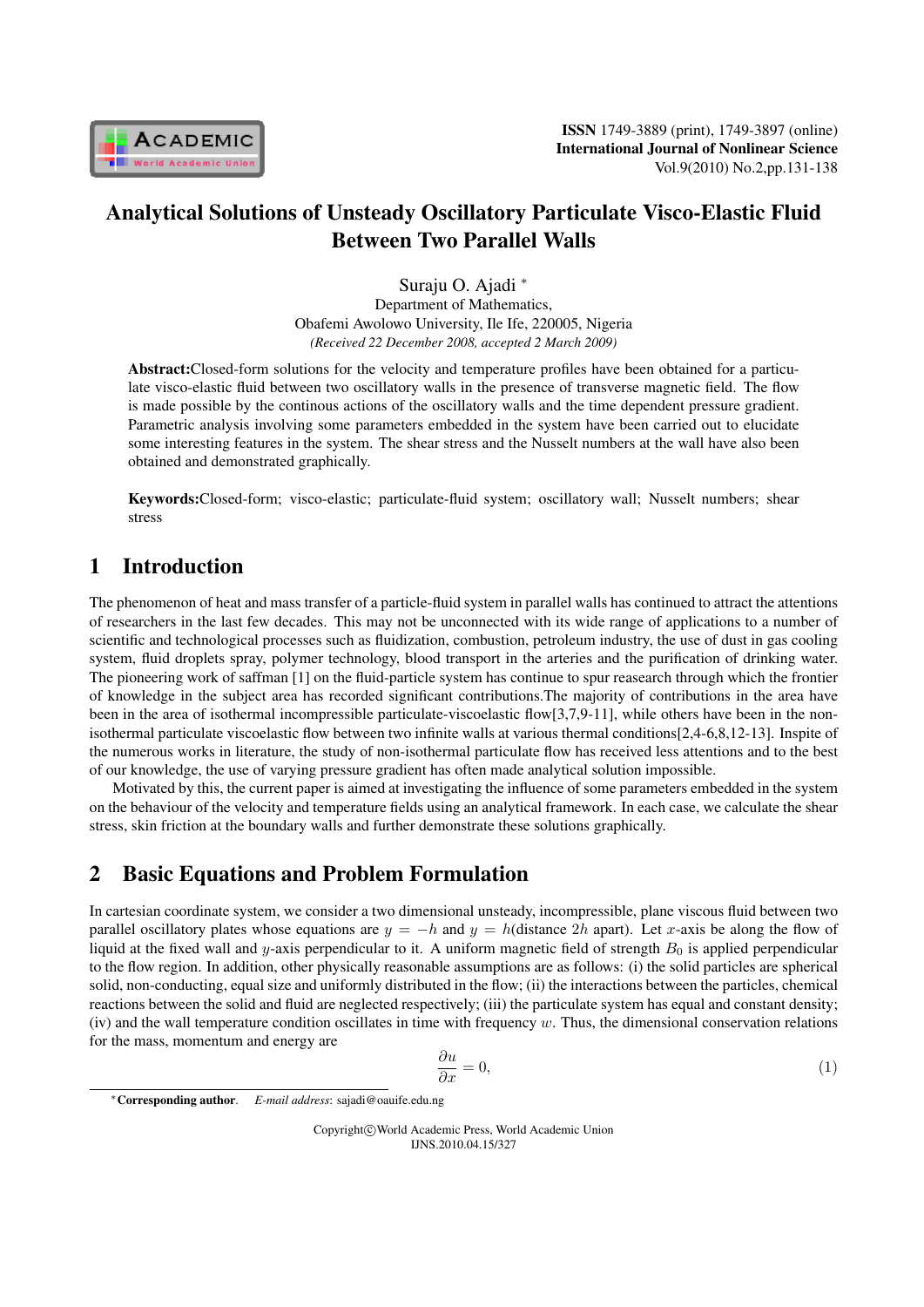

Figure 1: Plot of u vs y for  $w_1 = \pi, \lambda = 1, E = \{0, 0.2\}, G = 10$  and  $q = 5$ .

$$
\frac{\partial u}{\partial t} = -\frac{1}{\rho} \frac{\partial P}{\partial x} + \frac{\partial}{\partial y} \left( \mu \frac{\partial u}{\partial y} \right) + \beta \frac{\partial^3 u}{\partial y^2 \partial t} - \frac{\sigma B_0^2}{\rho} u - \frac{kN}{\rho} (u - v),\tag{2}
$$

$$
\frac{\partial v}{\partial x} = 0,\tag{3}
$$

$$
\frac{\partial v}{\partial t} = \frac{k}{m}(u - v),\tag{4}
$$

$$
\frac{\partial T}{\partial x} = 0,\tag{5}
$$

$$
\frac{\partial T_f}{\partial t} = \frac{\partial}{\partial y} \left( K(T_f) \frac{\partial T_f}{\partial y} \right) + \frac{\lambda'(T_f)}{C\rho} \left( \frac{\partial u}{\partial y} \right)^2 + \frac{\sigma B_0^2}{\rho} u^2 + \frac{1}{\gamma_T} (T_p - T_f),\tag{6}
$$

$$
\frac{\partial T_p}{\partial t} = -\frac{1}{\gamma_T} (T_p - T_f). \tag{7}
$$

The relevant boundary conditions are

$$
t \le 0, \quad u = v = 0,\tag{8a}
$$

$$
t > 0, \quad y = -h, \quad u = U(t), \tag{8b}
$$

$$
y = h, \qquad u = V(t), \tag{8c}
$$

$$
t \le 0, \quad T_f = T_p = T_1,\tag{9a}
$$

$$
t > 0, y = -h, T_f = T_p = T_1,
$$
\n(9b)

$$
y = h, \qquad T_f = T_p = T_2,\tag{9c}
$$

$$
T_w(t) = \bar{T_w} + \epsilon \left(\bar{T}_w - T_1\right) e^{-iwt},\tag{9d}
$$

where u and v denote the local velocity vectors of fluid and dust particles respectively,  $T_f$  and  $T_p$  are temperature of the fluid and dust particles respectively, while  $x$  and  $y$  are the spatial variables in the direction and perpendicular to the flow respectively and t is the time variable.  $\rho$  is the density, P is the static fluid pressure,  $\nu$  is the kinetic viscosity, N is the number of dust particles per unit volume and k is a resistance coefficient, K is the thermal conductivity,  $\gamma_T$  is the temperature relaxation time,  $B_0$  is a constant magnetic field parameter,  $\sigma$  is the electrical conductivity,  $m$  is the mass per unit volume of the particle,  $T_1$  is the quiscent ambient fluid temperature,  $\bar{T}_w$  is the average wall temperature,  $T_w(t)$  is the oscillating temperature of the wall,  $\lambda'$  is the fluid viscosity and  $\mu$  is the fluid diffusivity coefficient,  $\beta$  is the coefficient of visco-elasticity and  $w$  is the wall temperature oscillation amplitude.

The governing equations  $(1)-(9)$  can be simplified by writing in the non-dimensional forms using the variables

$$
x' = \frac{x}{h}, t' = \frac{\nu}{h^2}t, \ y' = \frac{y}{h}, \ P' = \frac{h^2 P}{\rho \nu^2},
$$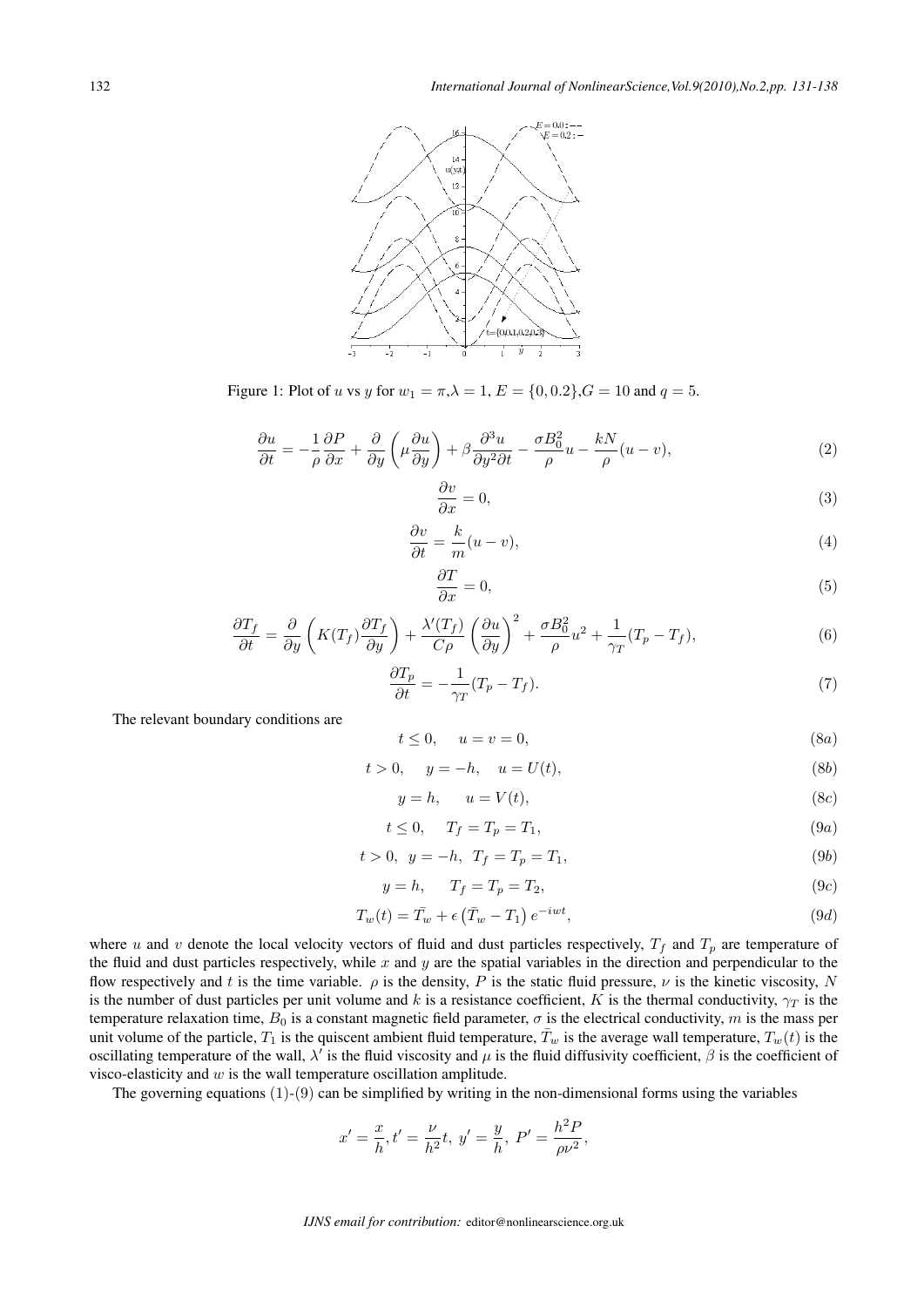

Figure 2: Plot of v vs y for  $w_1 = \pi, \lambda = 1, E = \{0, 0.2\}, G = 10$  and  $q = 5$ .

$$
u'=\frac{uh}{\nu},\;v'=\frac{vh}{\nu},\;T_f'=\frac{T_f-T_1}{T_2-T_1},T_p'=\frac{T_p-T_1}{T_2-T_1}.
$$

After dropping primes, the non-dimensional form of equations (1) *−* (9) are

$$
\frac{\partial u}{\partial x} = 0,\t\t(10)
$$

$$
\frac{\partial u}{\partial t} = -\frac{\partial P}{\partial x} + \frac{\partial^2 u}{\partial y^2} + E \frac{\partial^3 u}{\partial y^2 \partial t} - Hu + \lambda(v - u),\tag{11}
$$

$$
\frac{\partial v}{\partial x} = 0,\tag{12}
$$

$$
\frac{\partial v}{\partial t} = L(u - v),\tag{13}
$$

$$
\frac{\partial T_f}{\partial x} = 0,\t\t(14)
$$

$$
\frac{\partial T_f}{\partial t} = \frac{1}{P_r} \frac{\partial^2 T_f}{\partial y^2} + E_c \left(\frac{\partial u}{\partial y}\right)^2 + E_c H^2 u^2 + \alpha (T_p - T_f),\tag{15}
$$

$$
\frac{\partial T_p}{\partial x} = 0,\t\t(16)
$$

$$
\frac{\partial T_p}{\partial t} = -\alpha (T_p - T_f). \tag{17}
$$

The relevant boundary conditions are

$$
t \le 0, \quad u = v = 0,\tag{18a}
$$

$$
t > 0, \quad y = -h, \ u = U(t), \tag{18b}
$$

$$
y = h, \quad u = V(t), \tag{18c}
$$

$$
t \le 0, \quad T_f = T_p = 0,\tag{19a}
$$

$$
t > 0, \quad y = -h, \quad T_f = T_p = 0,\tag{19b}
$$

$$
y = h, \qquad T_f = T_p = 1,\tag{19c}
$$

and an oscillatory wall temperature (see Dora and Horst [13])

$$
T_w(t) = \bar{T_w} + \epsilon \left( \bar{T_w} - T_1 \right) e^{-iwt}, \text{ where}
$$
\n(19*d*)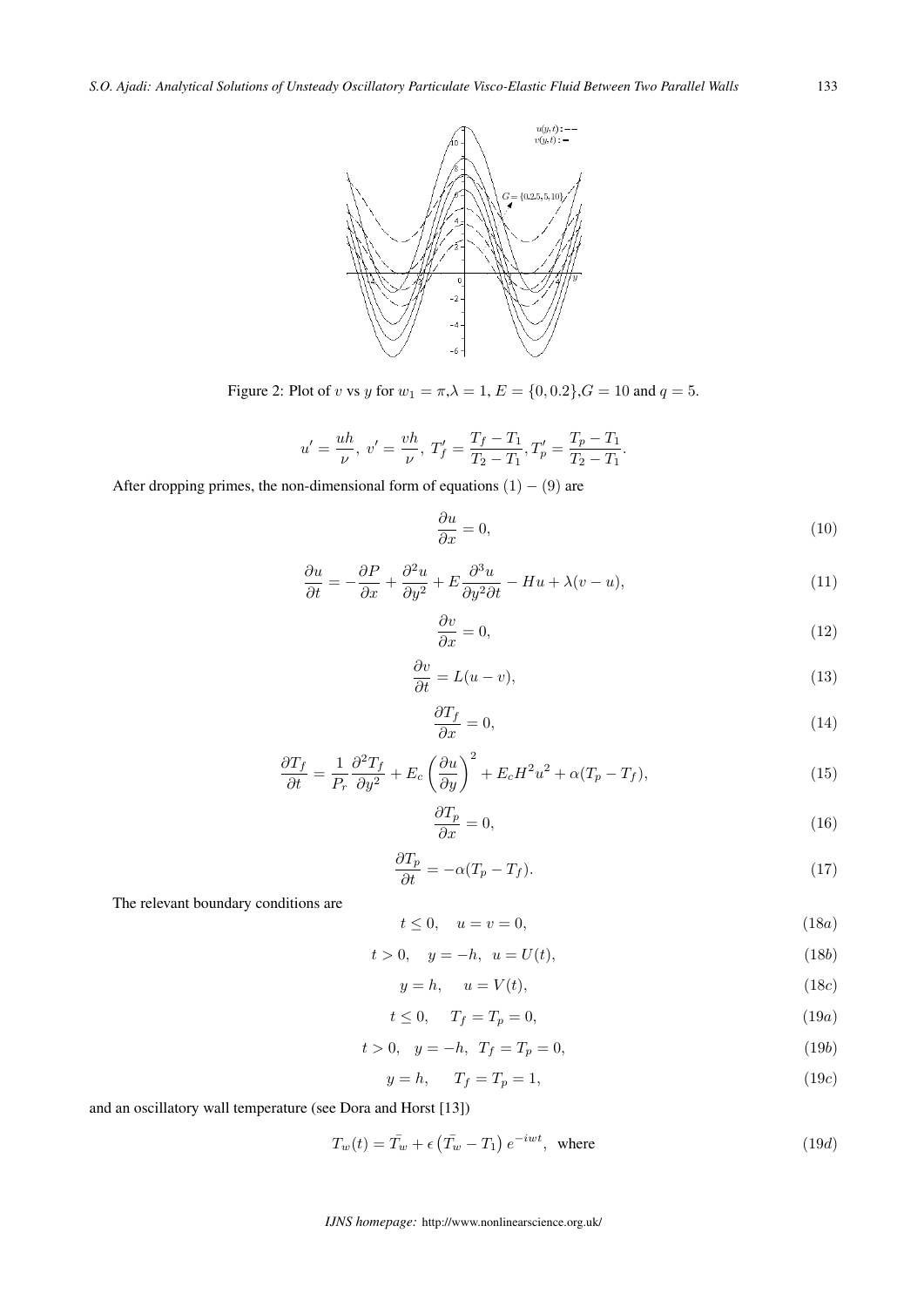$$
E = \frac{\beta}{h^2},
$$
  
\n
$$
L = \frac{Nh^2}{\mu},
$$
  
\n
$$
\lambda = \frac{LK}{\rho},
$$
  
\n
$$
H^2 = \frac{\sigma B_0^2 h^2}{\nu \rho},
$$
  
\n
$$
E_c = \frac{\sigma h^2 C (T_2 - T_1)}{\rho h^2 C (T_2 - T_1)},
$$
  
\n
$$
\alpha = \frac{h^2}{\nu \gamma \tau},
$$
  
\n
$$
E_c = \frac{\sigma B_0^2 h^2}{\rho h^2 C (T_2 - T_1)},
$$
  
\n
$$
E_c = \frac{\nu \rho C}{\rho h^2}
$$
  
\n
$$
E_c = \frac{\nu \rho C}{\rho h^2}
$$
  
\n
$$
E_c = \frac{\nu \rho C}{\rho h^2}
$$
  
\n
$$
E_c = \frac{\nu \rho C}{\rho h^2}
$$
  
\n
$$
E_c = \frac{\nu \rho C}{\rho h^2}
$$
  
\n
$$
E_c = \frac{\nu \rho C}{\rho h^2}
$$
  
\n
$$
E_c = \frac{\nu \rho C}{\rho h^2}
$$
  
\n
$$
E_c = \frac{\nu \rho C}{\rho h^2}
$$
  
\n
$$
E_c = \frac{\nu \rho C}{\rho h^2}
$$
  
\n
$$
E_c = \frac{\nu \rho C}{\rho h^2}
$$
  
\n
$$
E_c = \frac{\nu \rho C}{\rho h^2}
$$
  
\n
$$
E_c = \frac{h^2}{\rho h^2}
$$
  
\n
$$
E_c = \frac{h^2}{\rho h^2}
$$
  
\n
$$
E_c = \frac{h^2}{\rho h^2}
$$
  
\n
$$
E_c = \frac{h^2}{\rho h^2}
$$
  
\n
$$
E_c = \frac{h^2}{\rho h^2}
$$
  
\n
$$
E_c = \frac{h^2}{\rho h^2}
$$
  
\n
$$
E_c = \frac{h^2}{\rho h^2}
$$
  
\n
$$
E_c = \frac{h^2}{\rho h^2}
$$
  
\n
$$
E_c = \frac{h^2}{\rho h
$$

From the continuity equations((10), (12), (14) and (16))

$$
u = u(y), v = v(y), T_f = T_f(y) \text{ and } T_p = T_p(y).
$$
 (20)

In line with the physics of the problem, we suppose

$$
U(t) = e^{-iw_1t}, \ V(t) = e^{-iw_2t} \text{ and } \ \frac{\partial P}{\partial x} = Ge^{-qt}, \ q > 0,
$$
\n(21)

where  $w_1$  and  $w_2$  are the amplitudes of the oscillatory upper and lower walls respectively.

### 2.1 Momentum equations

By differentiating equation (11) with respect to  $t$ ,

$$
u_{tt} = Gqe^{-qt} + u_{yyt} + Eu_{yytt} + \lambda (v_t - u_t) - Hu_t,
$$
\n(22)

and rearrangement of (11) gives

$$
u - v = \frac{-1}{\lambda} \left( u_t + Ge^{-qt} - u_{yy} - Eu_{yyt} + Hu \right).
$$
 (23)

Substituting (23) into (22), we obtain

$$
u_{tt} = Eu_{yytt} + (1 + LE) u_{yyt} + Lu_{yy} - (L + \lambda + H) u_t - HLu
$$
  
-  $G(L - q)e^{-qt}$ . (24)

From the boundary conditions, we propose ansatz in the form[8]

$$
u = e^{-iw_1t} f(y) + e^{-iw_2t} g(y) + R(t),
$$
\n(25)

where  $f(y)$  and  $g(y)$  are functions to be determined and

$$
f(-1) = 1
$$
,  $f(1) = 0$ ,  $g(-1) = 0$ ,  $g(1) = 1$ ,  $R(t) \to 0$ ,  $t \to \infty$ . (26)

Substituting (25) into (24) and collecting terms( $e^{-iw_1t}$ ,  $e^{-iw_2t}$ ,  $e^{0}$ )

$$
f'' + Q^2 f = 0,\t\t(27)
$$

$$
g'' + S^2 g = 0,\tag{28}
$$

$$
\frac{dR}{dt} = \frac{G(L-q)}{(L+\lambda+H)}e^{-qt},\tag{29}
$$

where  $Q^2 = \left(\frac{w_1^2 - HL + iw_1(L + \lambda + H)}{L - Ew_1^2 - iw_1(1 + LE)}\right)$ ) and  $S^2 = \left(\frac{w_2^2 - HL + iw_2(L + \lambda + H)}{L - Ew_2^2 - iw_2(1 + LE)}\right)$ ) *.*

Solving equations (27) *−* (29), subject to the boundary condition (26)

$$
f(y) = \frac{\sin(1-y)Q}{\sin 2Q}, g(y) = \frac{\sin(1+y)S}{\sin 2S} \text{ and } R(t) = \frac{G(q-L)}{q(L+\lambda+H)}e^{-qt},
$$

and

$$
u = \frac{\sin(1-y)Q}{\sin 2Q}e^{-iw_1t} + \frac{\sin(1+y)S}{\sin 2S}e^{-iw_2t} + \frac{G(q-L)}{q(L+\lambda+H)}e^{-qt}.
$$
\n(30)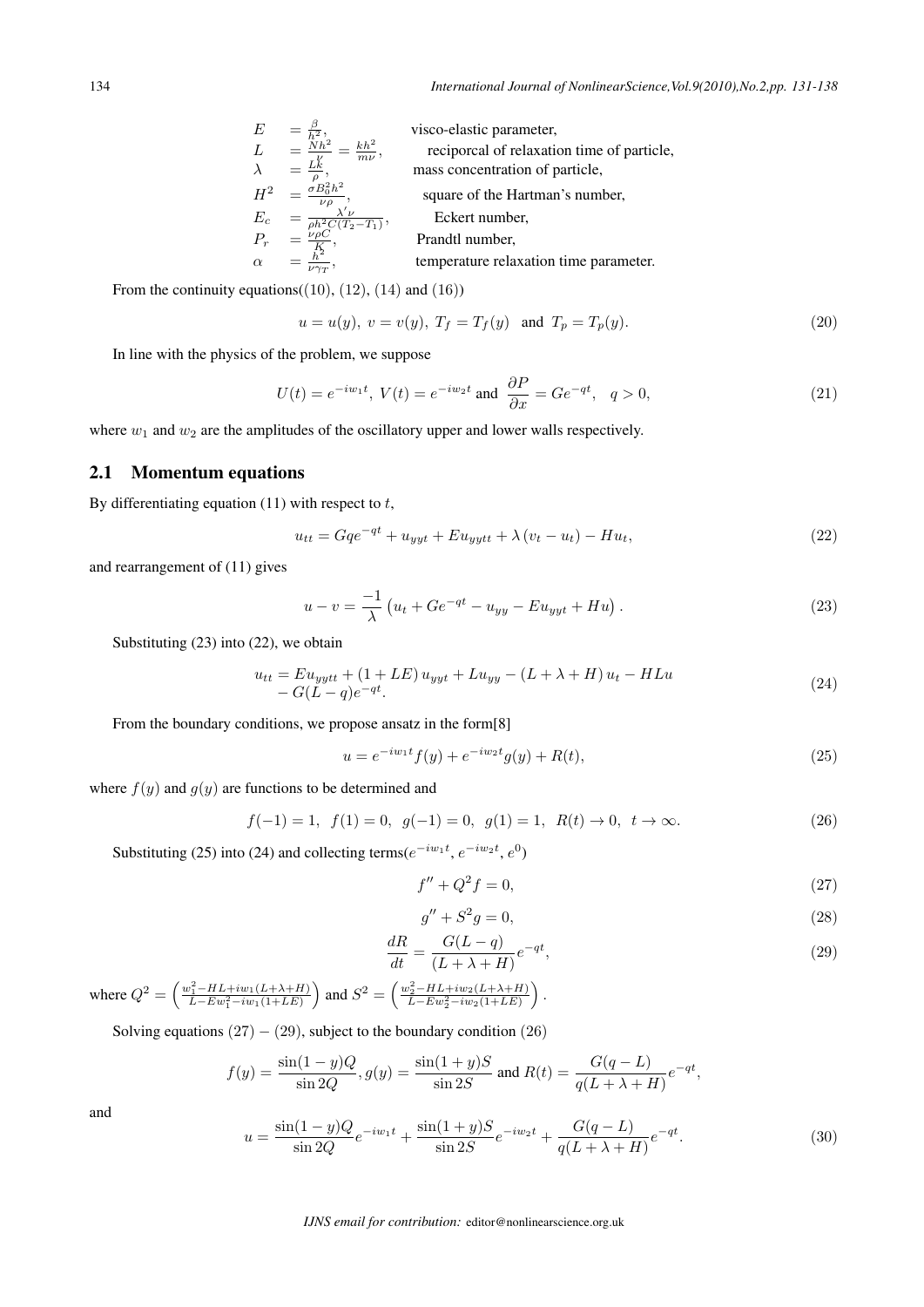

Figure 3: Plot of u, v vs y for  $w_1 = \pi, \lambda = R = 1, E = 0.2, q = 5 \& t = 0.2$ .

Substituting (30) into (23), we obtain

$$
v = M \frac{\sin(1 - y)Q}{\sin 2Q} e^{-iw_1 t} + N \frac{\sin(1 + y)S}{\sin 2S} e^{-iw_2 t} + G_c e^{-qt},
$$
(31)  

$$
M, N = 1 + \frac{iw_{1,2}(E - 1)}{\lambda} + \frac{H - 1}{\lambda}, G_c = \frac{G}{\lambda} \left( 1 + \frac{(q - L)(1 + \lambda - q)}{q(L + \lambda + H)} \right).
$$

#### 2.2 Energy equations

We shall apply similar procedure to solve the energy equation

$$
T_{f_{tt}} = \frac{1}{P_r} T_{f_{yyt}} + \frac{\alpha}{P_r} T_{f_{yy}} + E_c \left[ \alpha u_y^2 + (u_y)_t^2 + \alpha H^2 u^2 + H^2 (u)_t^2 \right] - 2\alpha T_f,
$$
\n(32)

by taking taking ansatz in line with (19d)

$$
T_f(y,t) = \Lambda(t) + \epsilon_1 \theta(y)\phi(t) + \epsilon_2 \psi(y)e^{-iwt},
$$
\n(33)

where,

$$
\theta(-1) = 0, \ \theta(1) = 0, \ \psi(-1) = 0, \ \psi(1) = 0, \Lambda(0) = 0, \ \phi(0) = 1,\tag{34}
$$

 $\epsilon_1$ ,  $\epsilon_2$  are small amplitude and  $\epsilon_1 = \epsilon_2 = 0$  when  $t = 0$ . If we put (33) into (32), assume that  $w = 2w_1 = 2w_2$  and taking terms( $e^{0}$ ,  $e^{-(q+iw_{1})t}$ ,  $e^{-2iw_{1}t}$ )

$$
\Lambda'' + 2\alpha \Lambda' = \frac{G^2(\alpha - 2q)(q - L)^2}{q^2(L + \lambda + H)^2} e^{-2qt},
$$
\n(35)

$$
\theta'' - P_r \theta' = \frac{2G(\alpha - (q + iw_1))(L - q)}{q^2(L + \lambda + H)^2 \cos S} \cos Sy,
$$
\n(36)

$$
\psi'' + a\psi + b + c\cos(2(1-y)S + d\cos(Sy)) + e\cos(2(1+y)S = 0,
$$
\n(37)

provided

$$
\phi(t) = e^{-(q+iw_1)t}, \ q + iw_1 = \frac{(2\alpha - 1) \pm \sqrt{4\alpha^2 - 8\alpha + 1}}{2}, \tag{38}
$$

$$
a = \frac{4w_1P_r(w_1+i\alpha)}{\alpha - 2iw_1}, \ c = \left[\frac{H^2}{2\sin^2 2S} + \frac{S^2(\alpha - 4iw_1^2)}{2(\alpha^2 + 4w_1^2)} + i\frac{4S^2\alpha w_1}{2(\alpha^2 + 4w_1^2)}\right],
$$
  
\n
$$
b = \frac{E_cP_r(H^2+S^2)}{2\sin^2 2S}, \ d = \frac{E_c(H^2+S^2)}{2\sin^2 2S}, \ e = \frac{E_c(S^2-H^2)}{2\sin^2 2S}.
$$
\n(39)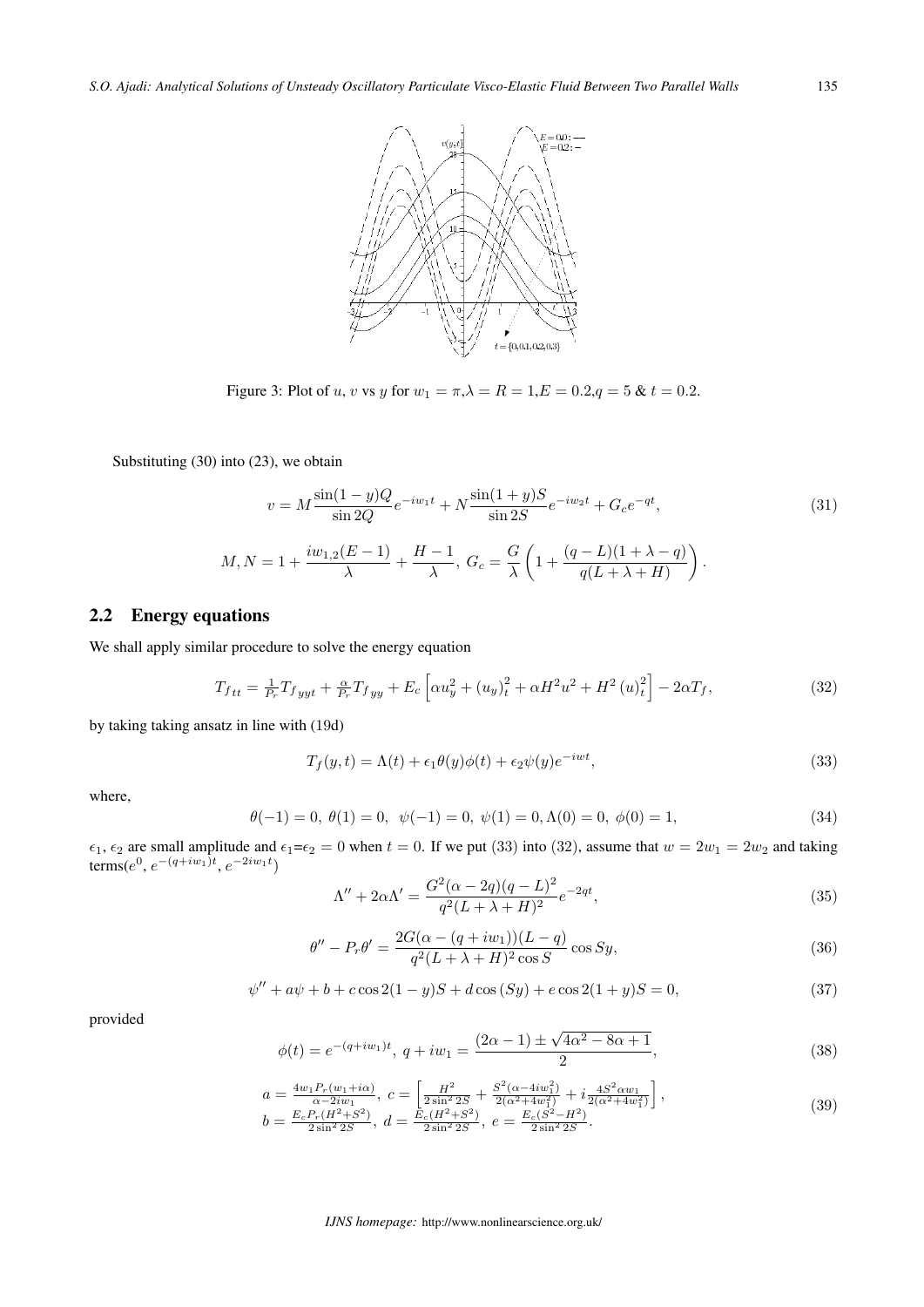

Figure 4: Plot of  $T_f$  vs  $y$  for  $w_1 = \pi$ ,  $E = 0.2$ ,  $G = 10$  and  $q = 5.$ 



Figure 5: Plot of  $T_f$  against y for  $w_1 = \pi$ ,  $E =$  $0.0$ ,  $G = 10$  and  $q = 5$ .

After solving equations (35) *−* (37) subject to (34), we obtain

$$
\Lambda(t) = \frac{G^2(2q - \alpha)(q - L)^2}{4q^3(\alpha - q)(L + \lambda + H)^2} \left(e^{-2qt} - 1\right),\tag{40}
$$

$$
\theta(y) = \frac{B\epsilon_1}{\cos S} \left( 2e^{2\sqrt{P_r}} \cos(2S) \cosh \sqrt{P_r} y - (1 + e^{2\sqrt{P_r}}) \cos(2Sy) \right),\tag{41}
$$

$$
p(t) = e^{-(q+iw_1)},
$$
\n(42)

$$
\psi(y) = \frac{1}{2(a-4S^2)} \left[ -2b + 8b/aS^2 - 2c\cos 2S(y-1) - 2d\cos(2Sy) - 2e\cos 2S(y+1) + (2b - 8b/aS^2 + 2d\cos(2S) + (c+e)\sec\sqrt{a}\times (1+\cos(4S))\cos(\sqrt{a}y) + 2(c-e)\csc\sqrt{a}\sin^2(2S)\sin(\sqrt{a}y) \right],
$$
\n(43)

$$
T_f(y,t) = A\left(e^{-2qt} - 1\right) + \epsilon_2 \psi(y)e^{-2iw_1t} + B\left[2e^{\sqrt{P_r}}\cos(2S)\cosh(\sqrt{P_r}y) - (1 + e^{2\sqrt{P_r}})\cos(2Sy)\right]e^{-(q+iw_1)t}.
$$
\n(44)

Substituting (44) into (7) and using the boundary conditions (9b)-(9c)

$$
T_p(y,t) = \left\{ \frac{\alpha A}{\alpha - 2q} e^{-2qt} - A + \frac{B\alpha}{\alpha - q - iw_1} \left[ 2e^{\sqrt{P_r}} \cos(2S) \cosh(\sqrt{P_r}y) - (1 + e^{2\sqrt{P_r}}) \cos(2Sy) \right] \times e^{-(q + iw_1)t} + \frac{\alpha \epsilon_2}{2a(a - 4S^2)(\alpha - 2iw_1)} \psi(y) e^{-2iw_1t} \right\},
$$
\n(45)

where  $A = \frac{G^2(2q - \alpha)(q - L)^2}{4q^3(\alpha - q)(L + \lambda + H)}$  $\frac{G^2(2q-\alpha)(q-L)^2}{4q^3(\alpha-q)(L+\lambda+H)^2}, B = \frac{2\epsilon_1G(L-q)[\alpha-(q+iw_1)]}{q(P+4S^2)(1+e^{2\sqrt{P_T}})(L+\lambda+H)}.$ 

### 2.3 Skin friction and Nusselt number

It may be necessary to evaluate the wall shear stress( $\tau_f$ ) and the rate of heat transfer( $N_u$ ) at the wall surface surface.

 $\phi$ 

The skin friction  $\tau_f$  at  $y = \pm 1$  are given by

$$
\tau_f = \frac{\partial u}{\partial y} \big|_{y=\pm 1} = 1,\tag{46}
$$

while the Nusselt number is

$$
N_u|_{y=\pm 1} = \frac{\partial T}{\partial y}|_{y=\pm 1} = \epsilon_2 \frac{\partial \psi}{\partial y}|_{y=\pm 1} e^{-2iw_1 t} +
$$
  
\n
$$
B\left[\pm 2\sqrt{P_r}e^{2\sqrt{P_r}}\sin(2S)\sinh(\pm\sqrt{P_r}) - (1 + e^{2\sqrt{P_r}})\sin(\pm 2)\right]e^{-(q+iw_1)t}.
$$
\n(47)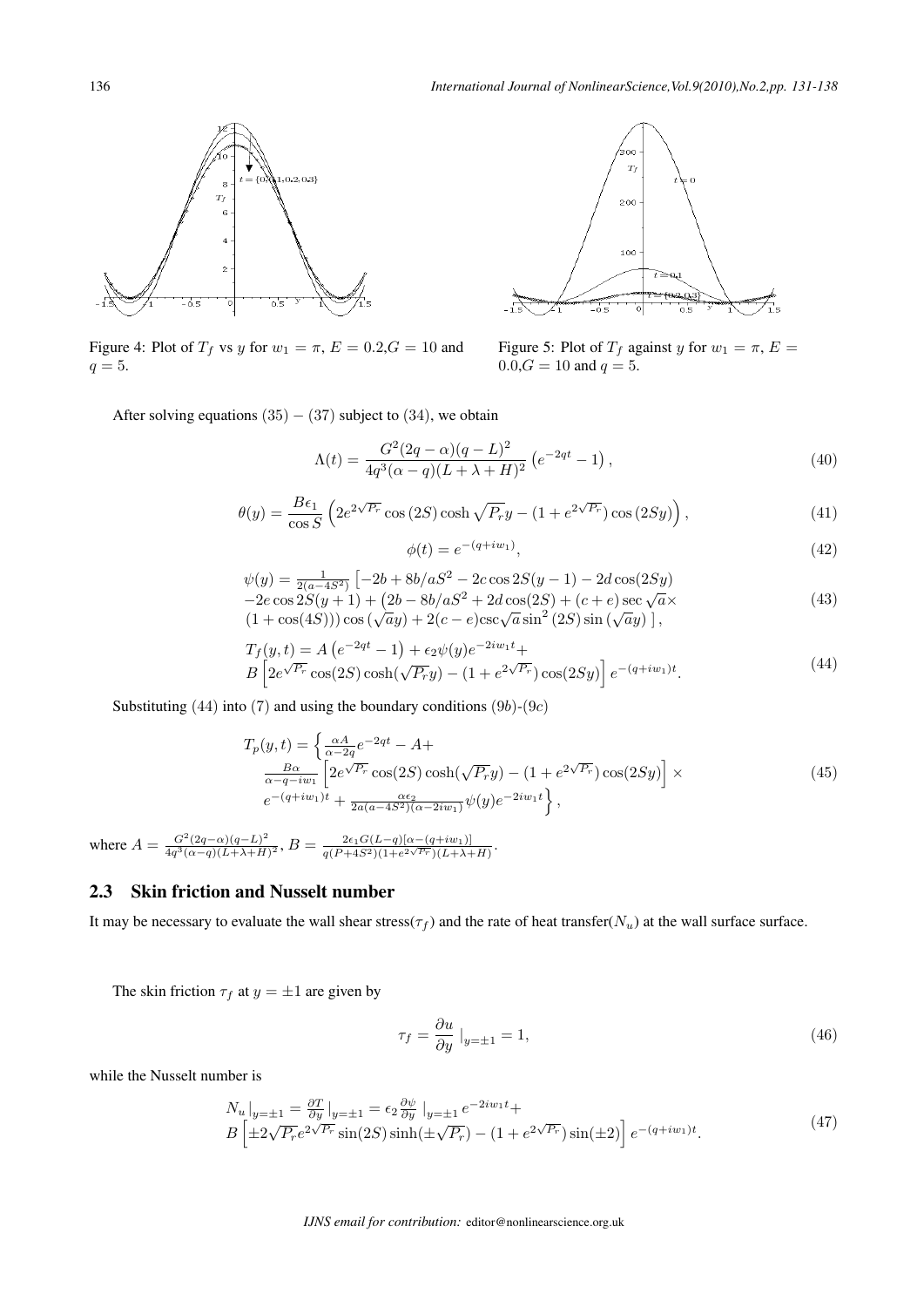

Figure 6: Plot of  $T_p$  vs  $y$  for  $w_1 = \pi$ ,  $E = 0.2, G = 10$ ,  $\alpha = 2$  and  $q = 5$ .



Figure 7: Plot of  $T_p$  vs  $y$  for  $w_1 = \pi, E = 0.0$ ,  $G = 10, \alpha = 2$  and  $q = 5$ .

## 3 Conclusion

The present investigation highlights the behaviour of non-isothermal particulate viscoelastic fluid subjected to a time varying pressure gradient. The systems of momentum and heat transfer equations are solved analytically and analysed using the visco-elastic(E), pressure gradient(G), Prandtl( $Pr$ ) and Eckert( $Ec$ ) parameters. Figures 1 and 2 are plots of fluid and particle velocities respectively, with an observed monotonic decrease in velocity with time. In the domain  $0 \le y \le 1$ , the viscoelastic fluid velocity decreases to the wall, while it is on the contrary for the non-viscoelastic fluid( $E \neq 0$ ).

In figure 3, the particle velocities are always upper limits when compared with the fluid velocities. Furthermore, the velocities decrease to the wall for some values pressure gradient parameter.



250 200  $\overline{N}_{i}$ 150 100

Figure 8: Plot of  $N_u$  vs t for  $w_1 = \pi$ ,  $E = 0.2$ ,  $G = 10$  and  $q = 5.$ 

Figure 9: Plot of  $N_u$  vs t for  $w_1 = \pi$ ,  $E =$  $0.0$ ,  $G = 10$  and  $q = 5$ .

The behaviour of fluids temperature( $T_f$ ) for  $E = 0.2$  and  $E = 0$  are shown in Figures 4 and 5 respectively. We observed that there is a remarkable disparity in the temperature profiles of the visco-elastic( $E = 0.2$ ) and that of non-viscoelastic fluids( $E = 0$ ). This behaviour may be due to the possibility of higher thermal conductivity for the viscoelastic system. Although the particle temperature( $T_p$ ) decreases with increasing time, the viscoelastic system(figures 6) has higher temperature profile as compared with the the non-viscoelastic system(figure 7). Despite the decrease in the Nusselt number( $N_u$ ) with time(t), figure 8 shows that the  $N_u$  is monotonically increasing with the Prandtl number( $Pr$ ) for the viscoelastic fluid, whereas there is no observed significant effect for the non-viscoelastic fluid(Figure 9).

We have obtained analytical solutions which have proved to be a generalization of known ones[2, 7]. Since analytic solutions are exact and self-contained, it is expected that these solutions may serve as a possible benchmark to develop and validate other forms of solutions in the theory and application of heat and mass transfer.